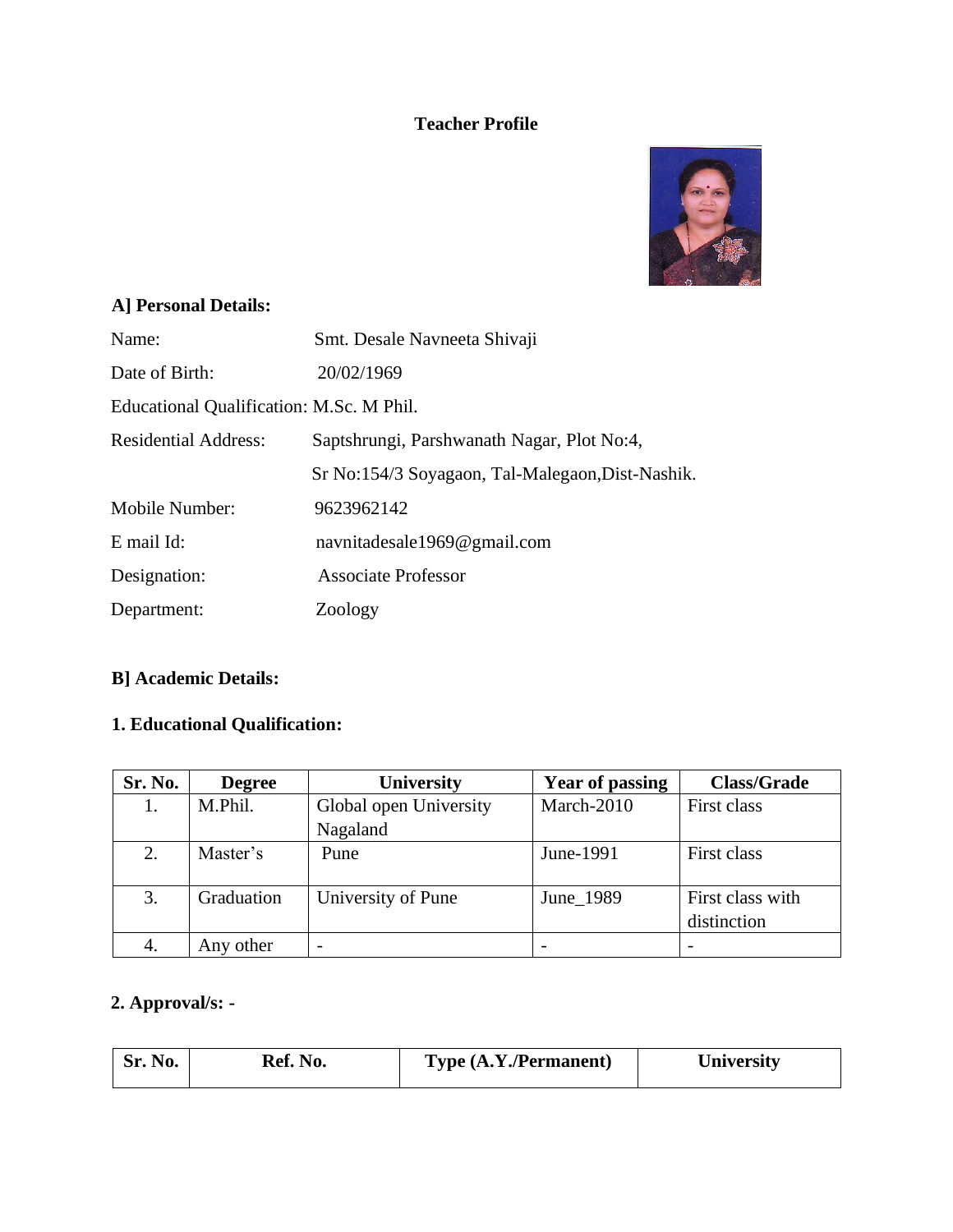| 1. | CCO/554        | 1992-93            | University of Pune |
|----|----------------|--------------------|--------------------|
|    | Dt. 22/03/2017 |                    |                    |
| 2. | CCO/96         | 1993               | University of Pune |
|    | Dt. 17/12/1993 |                    |                    |
| 3. | CCO/2909       | 1996-97            | University of Pune |
|    | Dt. 18/11/1997 |                    |                    |
| 4. | CCO/1023       | 1997-98            | University of Pune |
|    | Dt.20 /07/1998 |                    |                    |
| 5. | CCO/137        | 1998-99            | University of Pune |
|    | Dt. 15/01/1999 |                    |                    |
| 6. | CCO/4601       | 1999-2000          | University of Pune |
|    | Dt. 22/09/2000 |                    |                    |
| 7. | CCO/5261       | Permanent Approval | University of Pune |
|    | Dt. 26/12/2001 |                    |                    |
| 8. | CCO/990        | Permanent Approval | University of Pune |
|    | Dt. 20/03/2014 |                    |                    |

## **3. Orientation/Refresher courses completed:**

| Sr. No. | <b>Course</b> | <b>Duration</b> | <b>University /Academic Staff College</b> |
|---------|---------------|-----------------|-------------------------------------------|
| 1.      | Orientation   | 03/08/1996 to   | A.S.C University of Pune                  |
|         |               | 30/08/1996      |                                           |
| 2.      | Refresher     | 03/08/2004 to   | A.S.C B.A.M.U. Aurangabad                 |
|         |               | 23/08/2004      |                                           |
| 3.      | Refresher     | 02/07/2014 to   | A.S.C B.A.M.U. Aurangabad                 |
|         |               | 22/07/2014      |                                           |
| 4.      | Refresher     | 26/09/2014 to   | A.S.C.B.A.M.U. Aurangabad                 |
|         |               | 18/10/2014      |                                           |

#### **4. Curricular and Extra-curricular activities:**

| Sr. No. | <b>Committee</b>                         | <b>Chairman/Member</b> |
|---------|------------------------------------------|------------------------|
|         | Mahila Takrar Nivaran Samiti             | Chairman               |
|         | Anti ragging committee                   | Chairman               |
|         | Admission committee                      | Chairman               |
|         | Time table committee                     | Chairman               |
|         | <b>Students Grievance Redressal Cell</b> | Chairman               |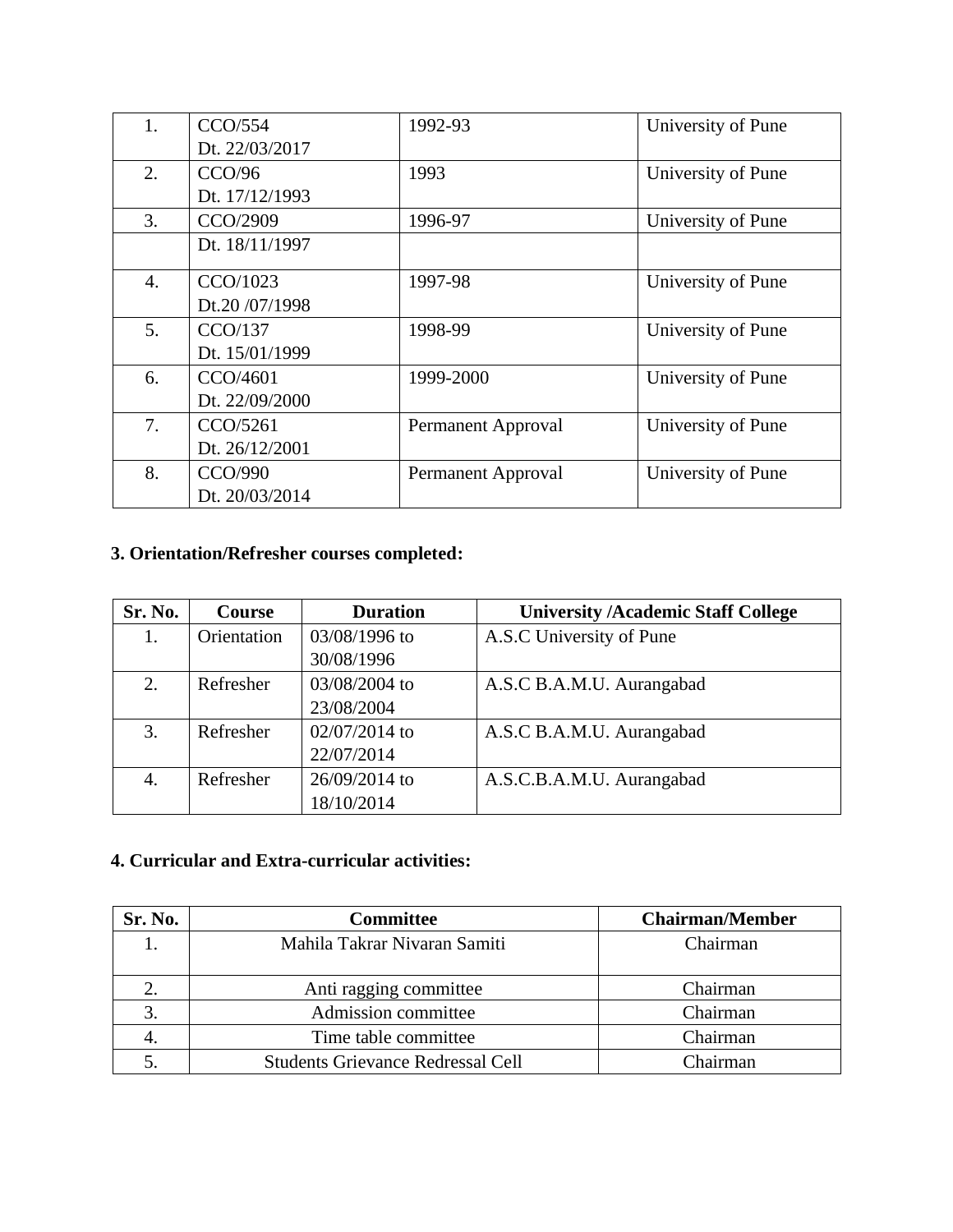| $\sigma$ . | Karmveer Bhausaheb Hiray Smruti Vyakhyan Mala | Chairman |
|------------|-----------------------------------------------|----------|
|            | (Reception) Committee                         |          |
|            | M.G.V Youth Fest (Reception) Committee        | Chairman |
| 8.         | <b>College Staff Counselling Committee</b>    | Member   |

### **C] Research Details**

## **a) Conferences/Seminars/Workshops Attended:**

| Sr<br>N <sub>o</sub> | Title                                                                                   | Place                                                                   | Date                     |
|----------------------|-----------------------------------------------------------------------------------------|-------------------------------------------------------------------------|--------------------------|
|                      |                                                                                         |                                                                         |                          |
| $\mathbf{1}$         | Workshop On "Recent<br>Trends in Zoology".                                              | Dept. of Zoology L.V.H.<br>College, panchavatin, Nashik                 | 9th& 10th<br>March 1997  |
| $\overline{2}$       | Workshop on "New<br>Challenge in Zoology".                                              | Dept.of Zoology L.V.H.<br>College, panchavati, Nashik                   | 16th& 17th<br>March 1998 |
| $\overline{3}$       | Seminar on "Recent Trends<br>in Zoology".                                               | S.P.H.<br>MahilaMahavidyalaya,Malegaon                                  | 25th January<br>2003     |
| $\overline{4}$       | One day Seminar on<br>"Applied Zoology".                                                | Dept.of Zoology M.G.V.S.<br>Arts, Science & Commerce<br>college, Manmad | 13th Dec.<br>2004        |
| 5                    | One day Seminar on "Policy<br>& water Management".                                      | Dept.of Zoology M.G.V.S.<br>Arts, Science & Commerce<br>college, Manmad | 14th Dec.<br>2004        |
| 6                    | One day Seminar on "Water<br>Literacy".                                                 | Dept.ofGeography, S.P.H.<br>College, Malegaon                           | 17th Dec.<br>2005        |
| $\overline{7}$       | Regional Seminar on<br>"Recent Advanced in<br>Environmenatal Science".                  | Dept.of Botany, S.P.H.<br>College, Malegaon                             | 28th Jan.<br>2006        |
| 8                    | Workshop on "Framing a<br>New Syllabus of F.Y.BSc".                                     | Dept.ofZoology,K.R.<br>AherCollege, Deola                               | 29th Aug.<br>2007        |
| 9                    | One day Seminar on<br>"Recent trends in Molucular<br>Biology".                          | P.G.<br>Dept.ofZoology,M.S.GCollege,Maleg<br>aon                        | 16th Feb<br>2008         |
| 10                   | One day Seminar on<br>"Recent Advances in<br>conservation of water and<br>agriculture". | Dept.of Zoology, M.S.G<br>College, Malegaon                             | 10th Sept.<br>2008       |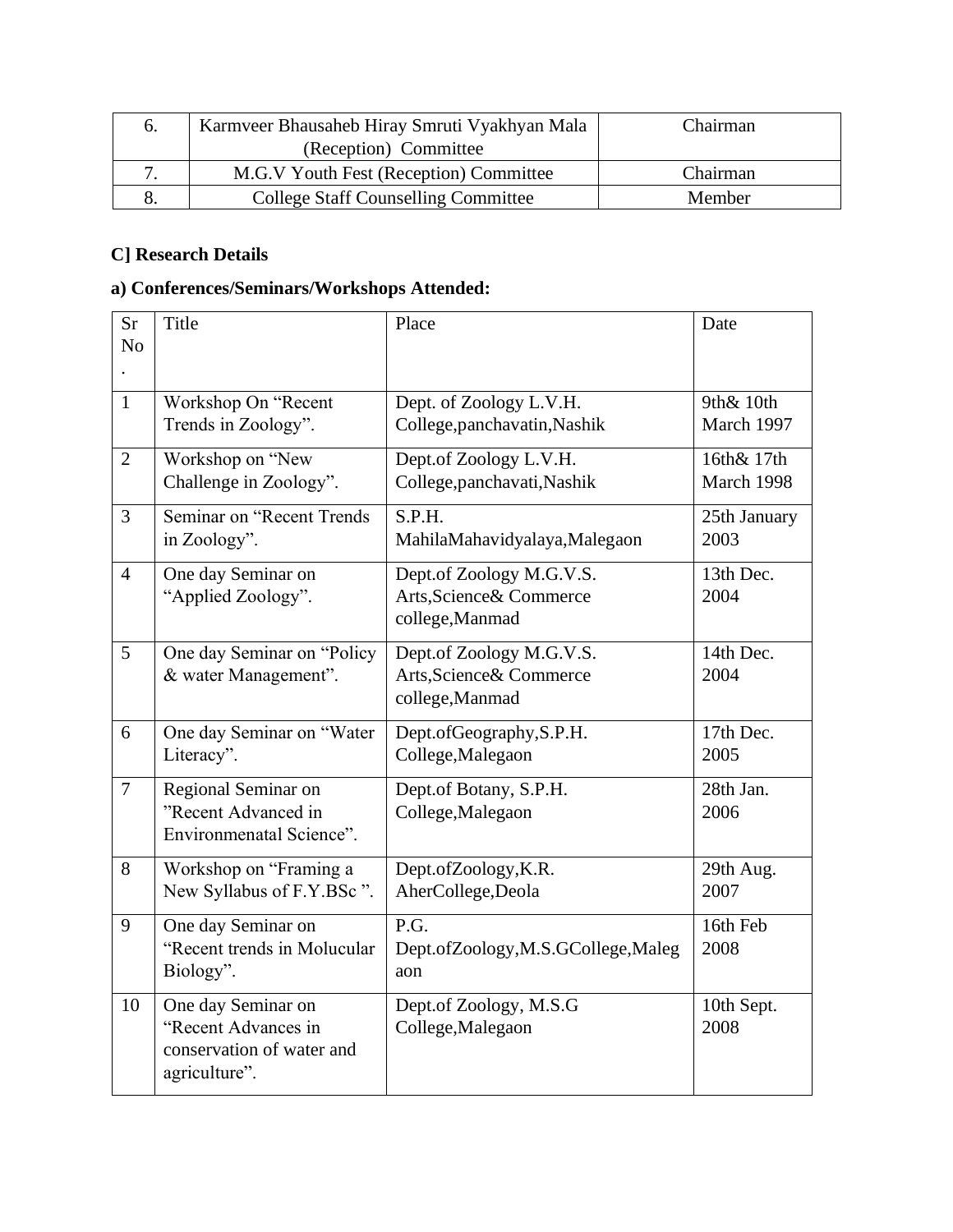| 11 | State level seminar on<br>"Recent Advances in<br>Biochemistry and<br>Biotechnology".                                      | Dept.of Botany, S.P.H.<br>College, Malegaon                            | 24th Jan.<br>2009              |
|----|---------------------------------------------------------------------------------------------------------------------------|------------------------------------------------------------------------|--------------------------------|
| 12 | State level seminar on<br>"Environmental Crisis".                                                                         | Dept.of Zoology, S.P.H.<br>College, Malegaon                           | 30th Jan.<br>2009              |
| 13 | MahilaSabalikaranKaryasha<br>la-Committee Member                                                                          | S.P.H. College, Malegaon                                               | 2nd Dec.<br>2009               |
| 14 | State level seminar on ""<br>Importance of Innovative<br>practice in Bioscience                                           | Arts, Science & Commerce<br>college, Nandgaon                          | 15th& 16th<br>Feb. 2010        |
| 15 | National Seminar on<br>"Preparation of<br>Nanomaterial & their<br>Application".                                           | Arts, Science & Commerce<br>college, Nandgaon                          | 20th, 21th, 22t<br>h Feb. 2010 |
| 16 | Two Day's Workshop on"<br>Revised syllabus of<br>T.Y.BSc.Zoology Pactical".                                               | KarmveerRamraojiAherArts,Science<br>& Commerce college, Deola          | $3rd\&4th$<br>Sept. 2010       |
| 17 | State level seminar on<br>"International Application<br>of Nanotechnology".                                               | S.P.H. College, Malegaon                                               | 24th& 25th<br>Jan. 2011        |
| 18 | <b>International Conference on</b><br>"Biodiversity &<br>Environmental Crisis-post,<br>present & future"                  | S.S.V.P. Sanstha's L.K. Dr. P.R.<br>Ghogrey, sciencecollege, Dhule     | 11th, 12th, 13t<br>h Feb. 2011 |
| 19 | One day National Seminar<br>on "Need to Assess the<br>Nutritional status of<br>Adolescent Girls for<br>futuristic Tasks". | Dept.of Home Economics of S.K.<br>College, Akola                       | 13th Oct.<br>2011              |
| 20 | National Seminar on<br>"Women Empowerment".                                                                               | Arts, Science & Commerce<br>&B.C.A.college for<br>women, Deopur, Dhule | 10th& 11th<br>Jan. 2012        |
| 21 | State level seminar on<br>"Interdisciplinary seminar<br>on Recent Advanced in<br>Biotechnology".                          | S.P.H. College, Malegaon                                               | 10th& 11th<br>Feb. 2012        |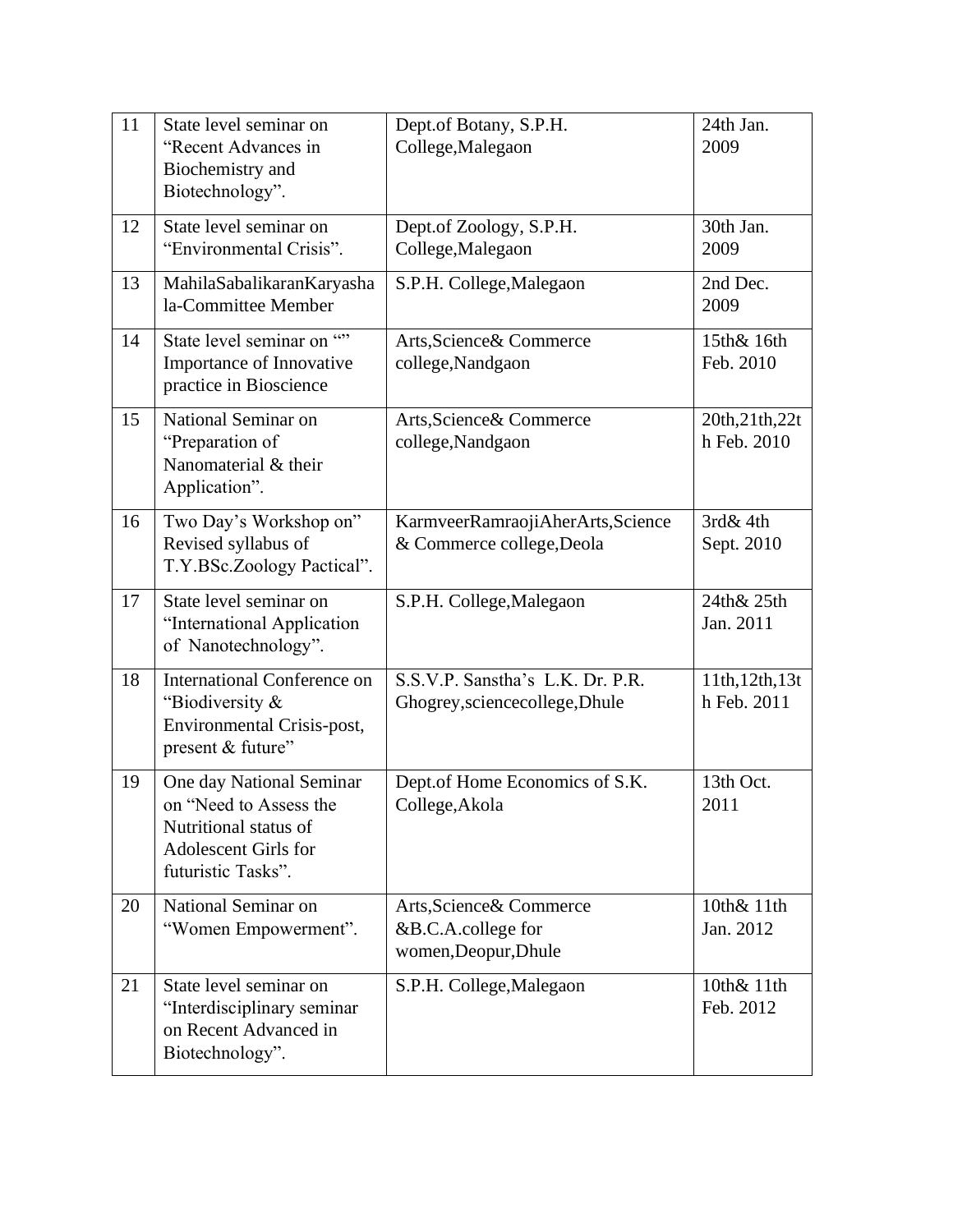| 22 | State level seminar on<br>"Perspectives in<br>Physiological Zoology."                                                                 | Dept. of Zoology L.V.H.<br>College, panchavatin, Nashik | 22n d&23rd<br>Feb. 2012           |
|----|---------------------------------------------------------------------------------------------------------------------------------------|---------------------------------------------------------|-----------------------------------|
| 23 | 2nd World Congress for<br>Man and Nature-2012.<br>Global change -impact on<br>biodiversity on culture $\&$<br>technology              | SevadalMahilaMahavidyalaya, Nagpur                      | 3rd,4th&5th<br>Nov. 2012          |
| 24 | Two Day' State level<br>seminar on "Awareness<br>,Motivation& technology<br>transfer for Development of<br>Beekeeping in Rural Area". | P.G. Dept.of Zoology, M.S.G<br>College, Malegaon        | 8th& 9th<br>Feb. 2013             |
| 25 | National Conference on<br>"Woman Empowerment".                                                                                        | S.P.H.Mahila Mahavidyalaya<br>.Malegaon                 | 23rd and<br>24th October<br>2013. |
| 26 | "Innovation 2014", Regional<br>research conference.                                                                                   | Baburaoji Gholap<br>college, Sangvi, Pune.              | 29th april<br>2014.               |

## **b) Research Papers Presented/Published:**

## **Papers presented**:

| Sr.No.         | Date of<br>publication | Name of the<br><b>Journal</b>                                                                                                       | <b>ISSN/ISBN No.</b>       | Title of the<br>paper                                                                 |
|----------------|------------------------|-------------------------------------------------------------------------------------------------------------------------------------|----------------------------|---------------------------------------------------------------------------------------|
|                | October, 2011          | Proceeding of<br>national seminar<br>on need to assess<br>the nutritional<br>status of<br>adolescent girls<br>for futuristic tasks. |                            | "Methods of<br>Assessment of<br><b>Nutritional status</b><br>of Adolescent<br>girls." |
| $\overline{2}$ | November, 2012         | Journal of<br>biological $\&$<br>physical sciences.                                                                                 | ISSN 2319-636X             | "Biodiversity and<br>its conservation."                                               |
| 3              | October, 2013          | Conference on<br>women<br>empowerment.                                                                                              | ISBN 978-81-<br>927005-4-0 | "Assessment of<br>health status of<br>'collegiate girls."                             |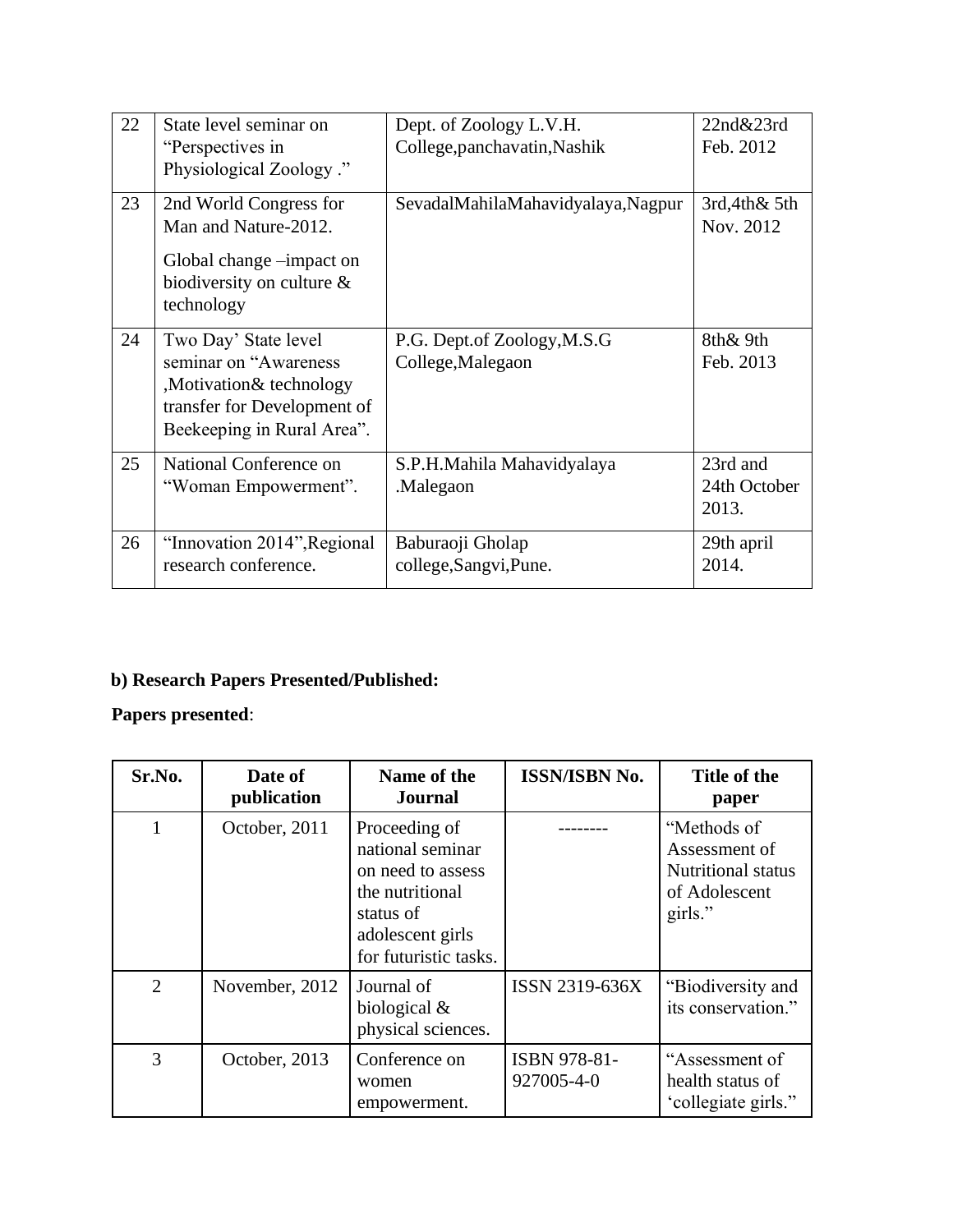| $\overline{4}$ | September, 2014                  | Empowerment of<br>women for nation<br>building-some<br>reflections.                                                                      | ISBN 978-81-<br>927005-2-6                                                   | "Assessment of<br>health status of<br>collegiate girls for<br>futuristic task."                                            |
|----------------|----------------------------------|------------------------------------------------------------------------------------------------------------------------------------------|------------------------------------------------------------------------------|----------------------------------------------------------------------------------------------------------------------------|
| 5              | September, 2014                  | Proceeding of<br>National<br>conference on<br>environmental<br>education and<br>public awareness.                                        | ISBN 978-93-<br>5070-183-6                                                   | "Developing the<br>vermiculture for<br>better farming<br>and soil for<br>cultivation in and<br>around Malegaon<br>taluka." |
| 6              | February $12th$ and<br>13th 2016 | Scholars World -<br>International<br>Referred<br>Multidisciplinary<br>Journal Of<br>Contemporary<br>Research<br>(National<br>Conference) | ISSN:2319-5789,<br><b>ONLINE</b><br>ISSN:2320-3145<br>Impact factor<br>3.552 | "मूल्य आधारित<br>समाज - काळाची<br>गरज"                                                                                     |
| $\overline{7}$ | February 3rd 2017                | Role Of<br>Environmental<br>Chemistry in Our<br>Life (State Leve<br>Seminar)                                                             | ISSN-2348-7143<br>Impact factor<br>3.452                                     | "Occupational<br>Environmental<br>Health - A Case<br>Study."                                                               |

# **Publications Research Papers:**

| Sr.No. | Date of<br>publication | Name of the<br><b>Journal</b>                                                                                                       | <b>ISSN/ISBN No.</b> | Title of the<br>paper                                                          |
|--------|------------------------|-------------------------------------------------------------------------------------------------------------------------------------|----------------------|--------------------------------------------------------------------------------|
|        | October, 2011          | Proceeding of<br>national seminar<br>on need to assess<br>the nutritional<br>status of<br>adolescent girls<br>for futuristic tasks. |                      | "Methods of<br>Assessment of<br>Nutritional status<br>of Adolescent<br>girls." |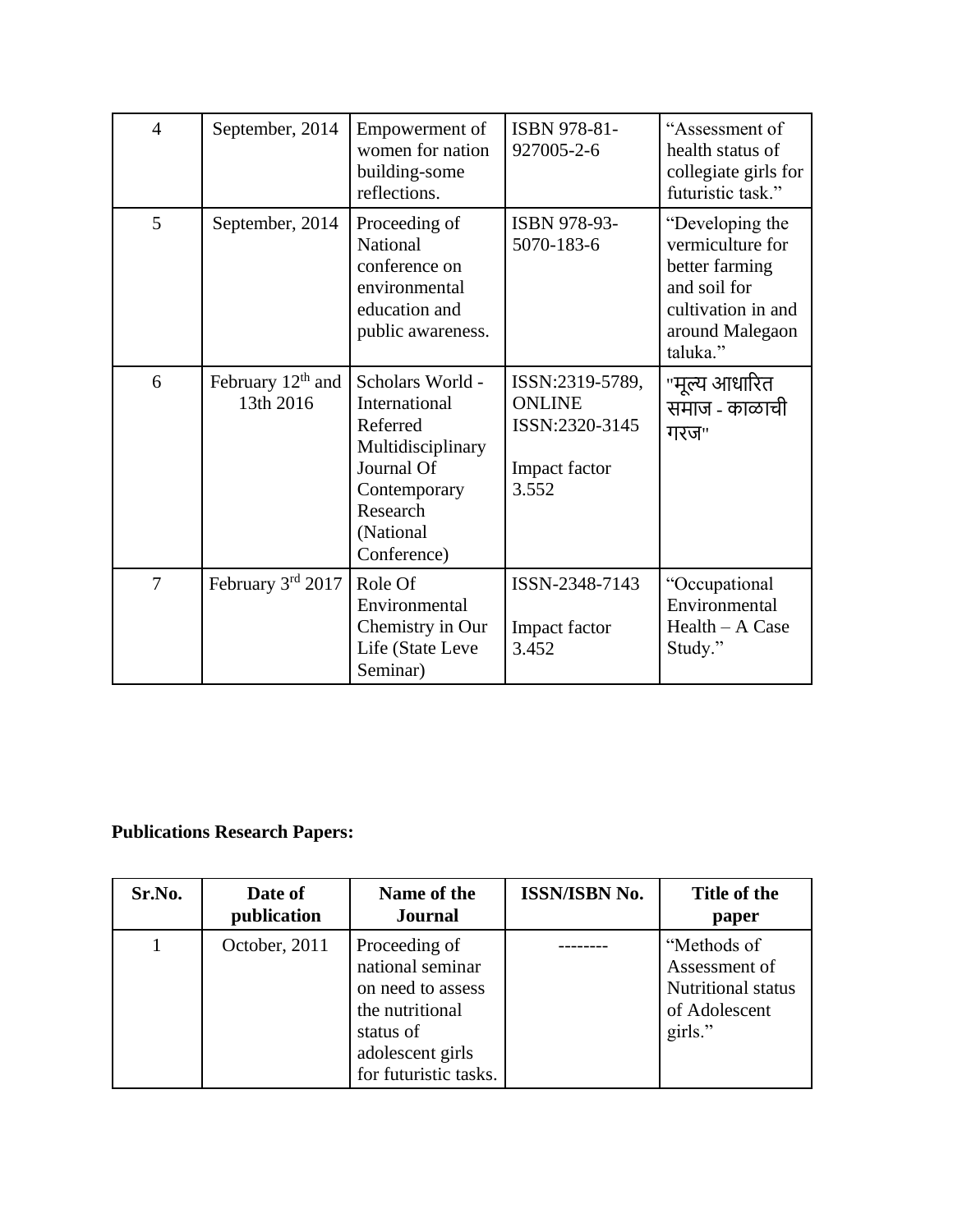| $\overline{2}$ | November, 2012                   | Journal of<br>biological $&$<br>physical sciences.                                                                                       | ISSN 2319-636X                                                                                        | "Biodiversity and<br>its conservation."                                                                                    |
|----------------|----------------------------------|------------------------------------------------------------------------------------------------------------------------------------------|-------------------------------------------------------------------------------------------------------|----------------------------------------------------------------------------------------------------------------------------|
| 3              | October, 2013                    | Conference on<br>women<br>empowerment.                                                                                                   | ISBN 978-81-<br>927005-4-0                                                                            | "Assessment of<br>health status of<br>'collegiate girls."                                                                  |
| $\overline{4}$ | September, 2014                  | Empowerment of<br>women for nation<br>building-some<br>reflections.                                                                      | ISBN 978-81-<br>927005-2-6                                                                            | "Assessment of<br>health status of<br>collegiate girls for<br>futuristic task."                                            |
| 5              | September, 2014                  | Proceeding of<br>National<br>conference on<br>environmental<br>education and<br>public awareness.                                        | ISBN 978-93-<br>5070-183-6                                                                            | "Developing the<br>vermiculture for<br>better farming<br>and soil for<br>cultivation in and<br>around Malegaon<br>taluka." |
| 6              | February $12th$ and<br>13th 2016 | Scholars World -<br>International<br>Referred<br>Multidisciplinary<br>Journal Of<br>Contemporary<br>Research<br>(National<br>Conference) | ISSN:2319-5789,<br><b>ONLINE</b><br>ISSN:2320-3145<br>Impact factor<br>3.552                          | "मूल्य आधारित<br>समाज - काळाची<br>गरज"                                                                                     |
| 7              | February 3rd 2017                | Role Of<br>Environmental<br>Chemistry in Our<br>Life (State Leve<br>Seminar)                                                             | ISSN-2348-7143<br>Impact factor<br>3.452                                                              | "Occupational<br>Environmental<br>Health - A Case<br>Study."                                                               |
| 8              | April, 2020                      | <b>GIS Business</b>                                                                                                                      | ISSN no.1430-<br>3663(Volume.15<br>Issue 4 Month<br>April Year 2020).<br><b>Impact Factor</b><br>5.60 | "Assessment Of<br><b>Health Status Of</b><br><b>Adolescent Girls</b><br>For Futuristic<br>Task."                           |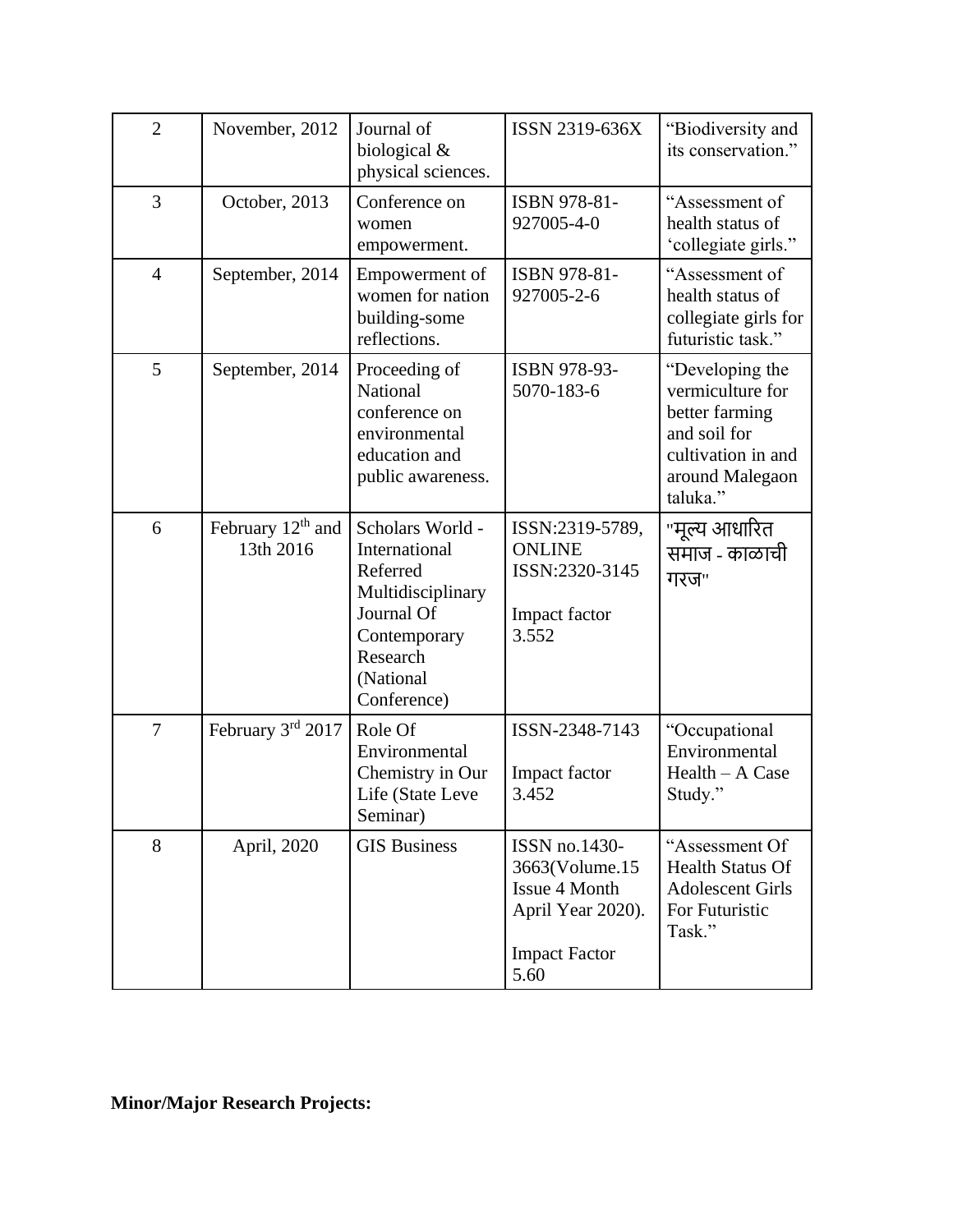| N <sub>0</sub> | <b>Sr.</b> Nature of the<br>principal<br>Investigator | Title of the<br>project                                                                                                | <b>Funding</b><br>agency        | Amount<br><b>Sanctioned</b> | <b>Major/Minor</b> |           |
|----------------|-------------------------------------------------------|------------------------------------------------------------------------------------------------------------------------|---------------------------------|-----------------------------|--------------------|-----------|
|                | Smt. Desale<br>N.S.                                   | "Developing of<br>vermiculture for<br>better farming $\&$<br>Soil for cultivation<br>in and around<br>Malegaon Taluka" | <b>BCUD, Pune</b><br>University | 1,50,000                    | Minor              | 2012-2014 |

#### **Any other:**

- Work as External examiner / internal examiner for F.Y.B.sc/ S.Y.Bsc/ T.Y.B.Sc Practical, theory examination.
- Work as Gathering chairman for the Academic year 2008-09.
- Work as internal senior supervisor for T.Y.B.A. / S.Y.B.com Examination from 4th December 2010 to 15th December 2010.
- Work as organizing committee member for state level seminar on "Interdisciplinary Application of nanotechnology" from 24th& 25th January 2011, Sponsored by Planning & development, Pune University, Pune at S.P.H. Mahila college, Malegaon camp.
- Work as guide for "Avishkar Competition" 2011 & 2012 in which student secure 2nd prize at zonal level competition and selected for University level "Avishkar Competition".
- Appointed as a Vice-Principal of S.P.H. Arts, Science & Commerce Mahila Mahavidyalaya, Malegaon for the academic year 2012-13 and 2017-18.
- Appoinment as a Internal Senior Supervisior for S.Y./T.Y. BA/B.Com/B.Sc annual examination from 8th April 2011 to 27th April 2011.
- Member of local Management Committee of S.P.H. Mahila Mahavidyalaya.(2013- 2018)
- Working as "Information officer" of S.P.H. Mahila Mahavidyalaya,Malegaon camp for the academic year 2012-13 and 2017-18.